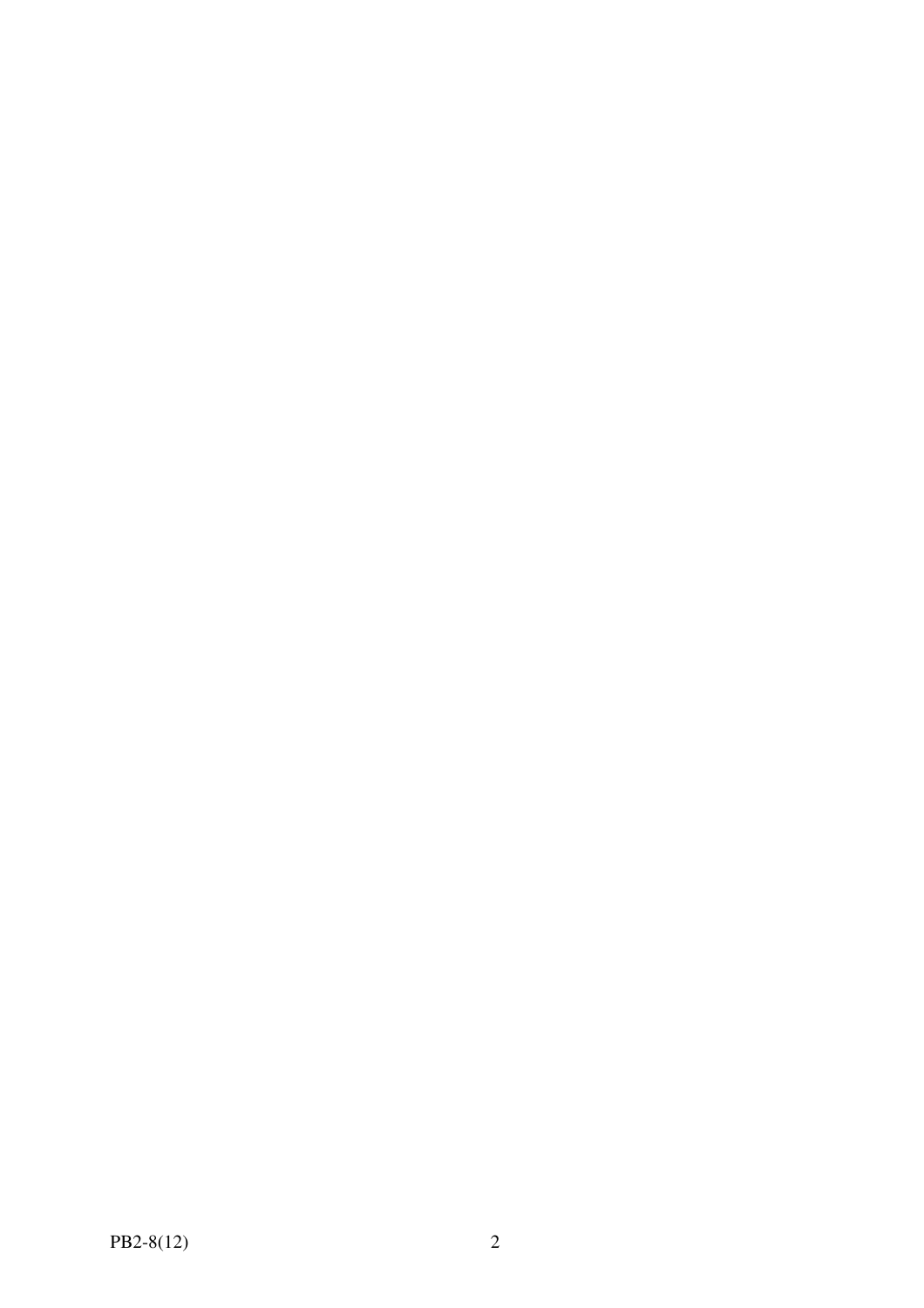## **PB2-8 (12)**

## **FLDWARN Coastal Rs Mackay to Maryborough**

## **1 December 2010 to 31 January 2011**

TO::BOM609+BOM610+BOM611

IDQ20760

Australian Government Bureau of Meteorology Queensland

FLOOD WARNING FOR COASTAL RIVERS AND STREAMS BETWEEN ROCKHAMPTON AND MARYBOROUGH

Issued at 12:13 PM on Sunday the 12th of December 2010 by the Bureau of Meteorology, Brisbane.

Moderate to heavy rainfall of over 120mm has been recorded in the coastal rivers and streams between Rockhampton and Maryborough in the 24 hours to 9am Sunday. Some minor to moderate flooding can be expected in the Kolan, Burrum/Cherwell, Calliope, Boyne and Baffle Creek catchments during Sunday.

Flood warnings for individual rivers will be issued if required.

Next Issue: The next warning will be issued at about 4pm Sunday.

Latest River Heights: nil.

Warnings and River Height Bulletins are available at http://www.bom.gov.au/qld/flood/ . Flood Warnings are also available on telephone 1300 659 219 at a low call cost of 27.5 cents, more from mobile, public and satellite phones.

TO::BOM609+BOM610+BOM611

IDQ20760

Australian Government Bureau of Meteorology Queensland

FLOOD WARNING FOR COASTAL RIVERS AND STREAMS BETWEEN ROCKHAMPTON AND MARYBOROUGH

Issued at 3:59 PM on Sunday the 12th of December 2010 by the Bureau of Meteorology, Brisbane.

Moderate to heavy rainfall of over 120mm has been recorded in the coastal rivers and streams between Rockhampton and Maryborough in the 24 hours to 9am Sunday. Some significant rises can be expected in the Calliope, Boyne and Baffle Creek catchments for the remainder of the weekend.

Flood warnings for individual rivers will be issued if required.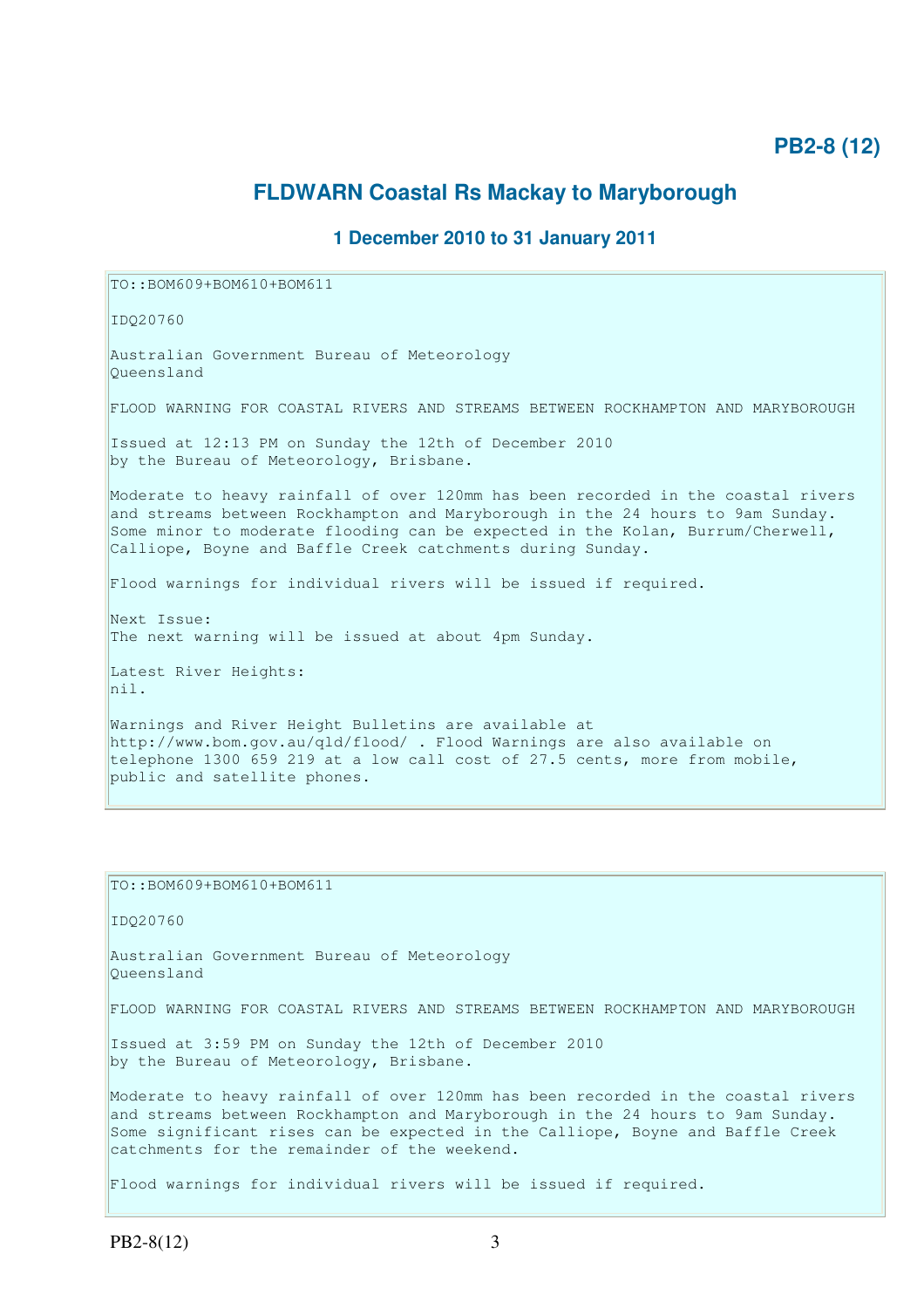Next Issue: The next warning will be issued at about 4pm Sunday. Latest River Heights: nil. Warnings and River Height Bulletins are available at http://www.bom.gov.au/qld/flood/ . Flood Warnings are also available on telephone 1300 659 219 at a low call cost of 27.5 cents, more from mobile, public and satellite phones.

TO::BOM609+BOM610+BOM611

IDQ20760

Australian Government Bureau of Meteorology Queensland

FLOOD WARNING FOR COASTAL RIVERS AND STREAMS BETWEEN ROCKHAMPTON AND MARYBOROUGH

Issued at 3:59 PM on Sunday the 12th of December 2010 by the Bureau of Meteorology, Brisbane.

Moderate to heavy rainfall of over 120mm has been recorded in the coastal rivers and streams between Rockhampton and Maryborough in the 24 hours to 9am Sunday. Some significant rises can be expected in the Calliope, Boyne and Baffle Creek catchments for the remainder of the weekend.

Flood warnings for individual rivers will be issued if required.

Next Issue: The next warning will be issued at about 7am Monday.

Latest River Heights: nil.

Warnings and River Height Bulletins are available at http://www.bom.gov.au/qld/flood/ . Flood Warnings are also available on telephone 1300 659 219 at a low call cost of 27.5 cents, more from mobile, public and satellite phones.

TO::BOM609+BOM610+BOM611

IDQ20760

Australian Government Bureau of Meteorology Queensland FINAL FLOOD WARNING FOR COASTAL RIVERS AND STREAMS BETWEEN ROCKHAMPTON AND MARYBOROUGH Issued at 5:24 AM on Monday the 13th of December 2010 by the Bureau of Meteorology, Brisbane.

A heavy rain band has cleared the region and is currently lying off the coast.